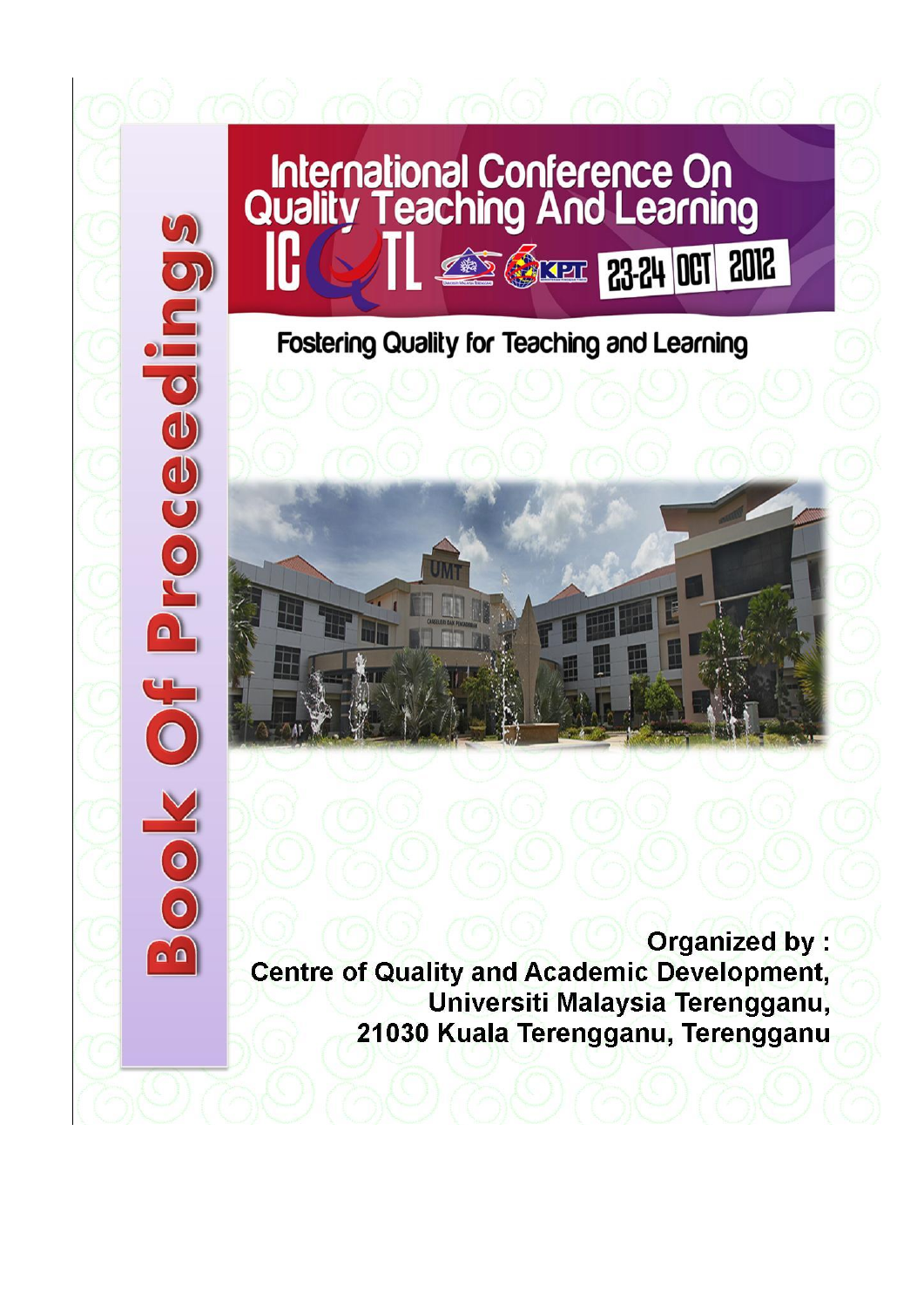# Student's Perceptions Towards The Teaching And Learning Of *Jawi* (Arabic Letter) Under J-QAF Programme: A Case Study At Selected Government Primary Schools In The District Of Hulu Selangor

Dr Arifin Bin Mamat<sup>1,\*</sup>, Rohani Binti Kamis<sup>2</sup> and Dr Adnan Abdul Rashid<sup>3</sup> Institute of Education, International Islamic University

\* drarifinmamat@gmail.com

#### **Abstract**

In Malaysian Educational System, Islamic Education is one of the core subject offered in the primary schools for Muslim students. Anyhow, studies have shown that they are weak in *Jawi* skills. Therefore, the Ministry of Education, Malaysia has designed special programme called j-QAF to enhance student's ability in Jawi, Qur'an, Arabic and Fard 'Ain. Thus, this study attempts to investigate the teaching strategies applied by Islamic Education teachers in teaching *Jawi*. The researcher has conducted a case study using self-constructed questionnaires. The respondents comprised of 112 male and 143 female year six students from the selected Government Primary Schools in the district of Hulu Selangor. A descriptive analysis was employed to provide meanings to the data. This simple descriptive statistical analysis includes percentages, frequencies and means. It was revealed that there are four frequent activities had been used; flash cards, drill technique, playing games and learning through songs. The findings also revealed that there are several methods applied by teachers in teaching *Jawi*. It was also found that students have positive perceptions towards Jawi subject. Generally, this study provides useful insights that can be benefited by those who involve in the field of Islamic education.

Keywords: Islamic Education, J-QAF Programme, Methods of Teaching Jawi, Teaching and learning Jawi.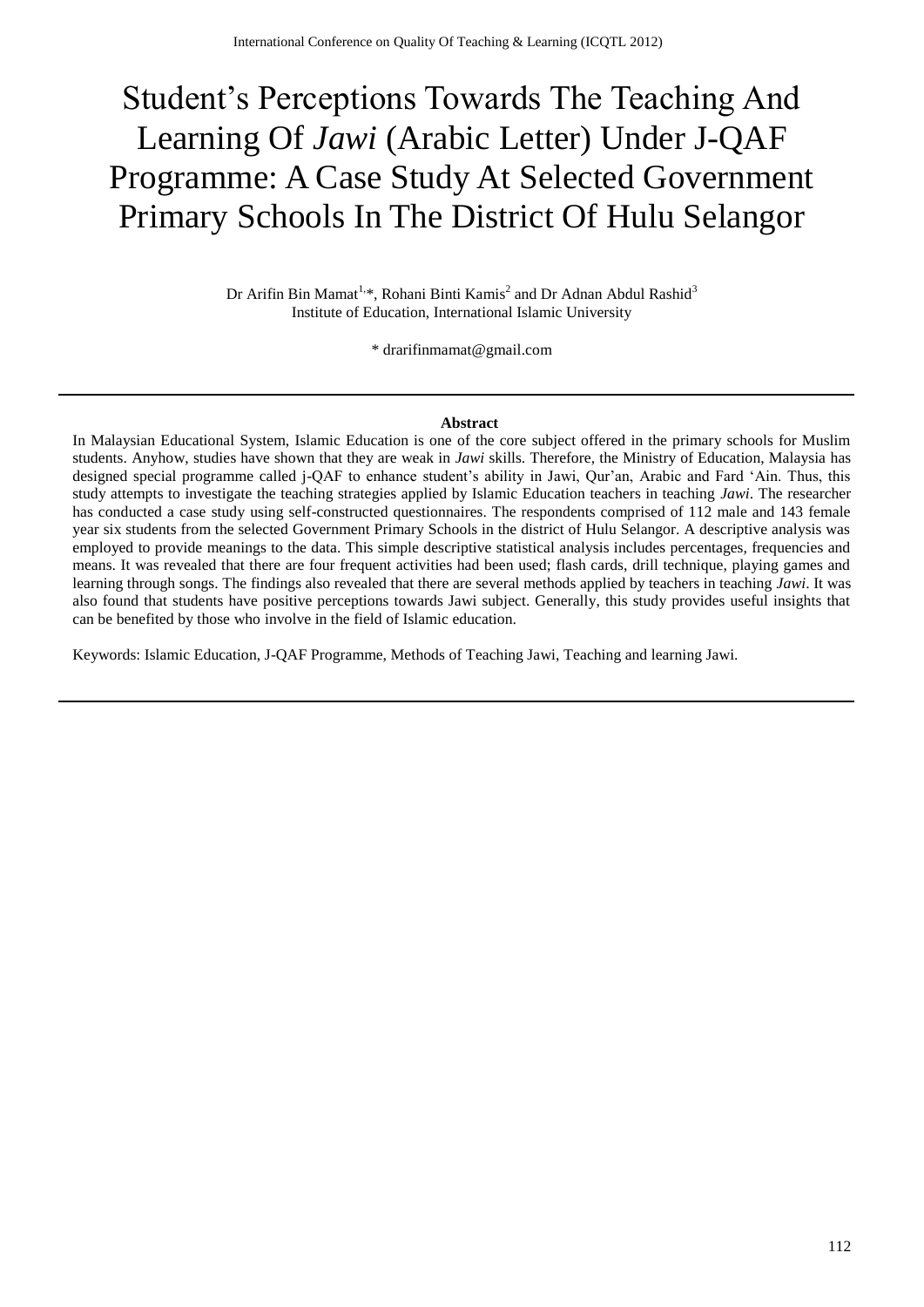### **INTRODUCTION**

Acknowledging the important of the Islamic Education, *Jawi* subject (writing and reading Arabic letter) had been introduced in schools. In 1962, Islamic Education (IE) was introduced in Malaysian educational system. It was known as Islamic Religious Knowledge, and learning *Jawi* skills (writing and reading Arabic letter) was one of the disciplines in the subject. For its first attempt, it was subjected to one hundred and twenty (120) minutes or four periods per week (Abdullah Ishak, 1995). At the moment, the Islamic Education syllabus for primary school is prepared by a curriculum named Integrated Curriculum for Primary School (*Kurikulum Bersepadu Sekolah Rendah* [KBSR]) since 1983. Later, in the beginning of 1988 onwards, Islamic Education received good concentration when the time allocated to the subject was increased, from one hundred and twenty (120) to one hundred and eighty (180) minutes or from four (4) to six (6) periods per week in primary school, and to two hundred and forty (240) minutes or six (6) periods per week in secondary school (Ahmad Mohd, 2008).

In order to enhance students' interest as well as to build the character of Malaysian students in accordance with the Islamic teachings, the *Jawi, Quran, Arab and Fardhu Ain* (j-QAF) programme was introduced to Muslim students at the primary level, starting with Year One (1). Seminar organized by the Ministry of Education (MOE) has been decided that the implementation of *Jawi* model is to be carried out together with other j-QAF models. The MOE often ensure that teachers who teach *Jawi* have a wide knowledge and are required to secure at least a Diploma in Education qualification with specialise in Islamic knowledge. Based on the initial plans, j-QAF programme was implemented formally in national schools starting from year 2005 and would complete a circle of its implementation in year 2010.

 Islamic Religious Knowledge is one of the component subjects offered in the primary schools for Muslim students. Unfortunately, most of the students feel that they learn the Islamic education purposely for passing in the examination rather than practicing it to be a good Muslim (Rosnani, 2004). Noticeably, students are weak in Islamic Education when they are weak in *Jawi*. Apart from that, *Jawi* is used to write the content of Islamic Education and mastering *Jawi* is also needed for students to read al-Qur'ān fluently (Nik Rosila, 1997). Hence, the teaching of *Jawi* in Islamic education should be more effective to produce students who are proficient in the *Jawi* script after they followed subjects for six years in primary school and five years at secondary school level. According to Rosnani (2004), the Islamic education teachers prefer to use memorization in their lesson which did not encourage students to be more creative in thinking and actions.

Most schools facing problems with regard to the teachers' teaching skills. In another research, Abdul Aziz (1995) asserted that most of the respondents were unable to read *Jawi* very well and it led to their low interest in learning Islamic education subject. This is because of the Islamic Education text book written in *Jawi* (Arabic letter). In order to practice an effective teaching of *Jawi*, the Islamic education teachers to be clear in terms of strategies, approaches, methods and techniques used during the teaching of *Jawi*. According to Abdul Raof (1993), a combination of various activities involving teaching strategies, approaches, methods and techniques will lead to effective teaching. According to Ibn Khaldun (2000), teachers should ensure that the contents of teaching and the problem of teaching and learning process well planned before progressing to other topics. Hence, teaching strategies proposed by Ibn Khaldun can help students in effective learning.

On the other hand, effective teaching *Jawi* is also related with teachers' behavior which is not only should always creative in planning, but also creative in teaching process. This practice is important because it will attract students to concentrate in class. In addition, the effective use of teaching aids will help the process of teaching and learning in an enjoyable manner and allow the materials to be easily understood by the students (Rashidi and Abdul Razak, 1998). In the teaching and learning process of j-QAF program, the use of teaching aids is emphasized to the j-QAF teachers.

As conclusion, diverse strategies and methods of teaching and learning will provide opportunity for students to increase their interest towards their teachers' teaching. Although the methodology of teaching and learning Islamic Education places much emphasis on teacher-centred approaches, teachers should be more versatile to use appropriate strategies to enhance cognitive and psychomotor skills of students.

#### **OBJECTIVES OF THE STUDY**

In general, this study aims to find out the strategies of teaching *Jawi* among j-QAF teachers. The main purposes of this study are:

1-To examine the intensity of *Jawi* subject and to what extent teaching *Jawi* for j-

QAF programme plays its role in empowering Islamic Education.

2-To examine the intensity of the most preferable methodology used by j-QAF

teachers in teaching *Jawi* at selected government primary schools in Hulu

Selangor.

3-To investigate students' performance from learning *Jawi* under j-QAF programme.

#### **METHODOLOGY**

This research employed a survey method. It intended to gain quantitative data on primary school year six students' perceptions towards the strategies in teaching *Jawi* applied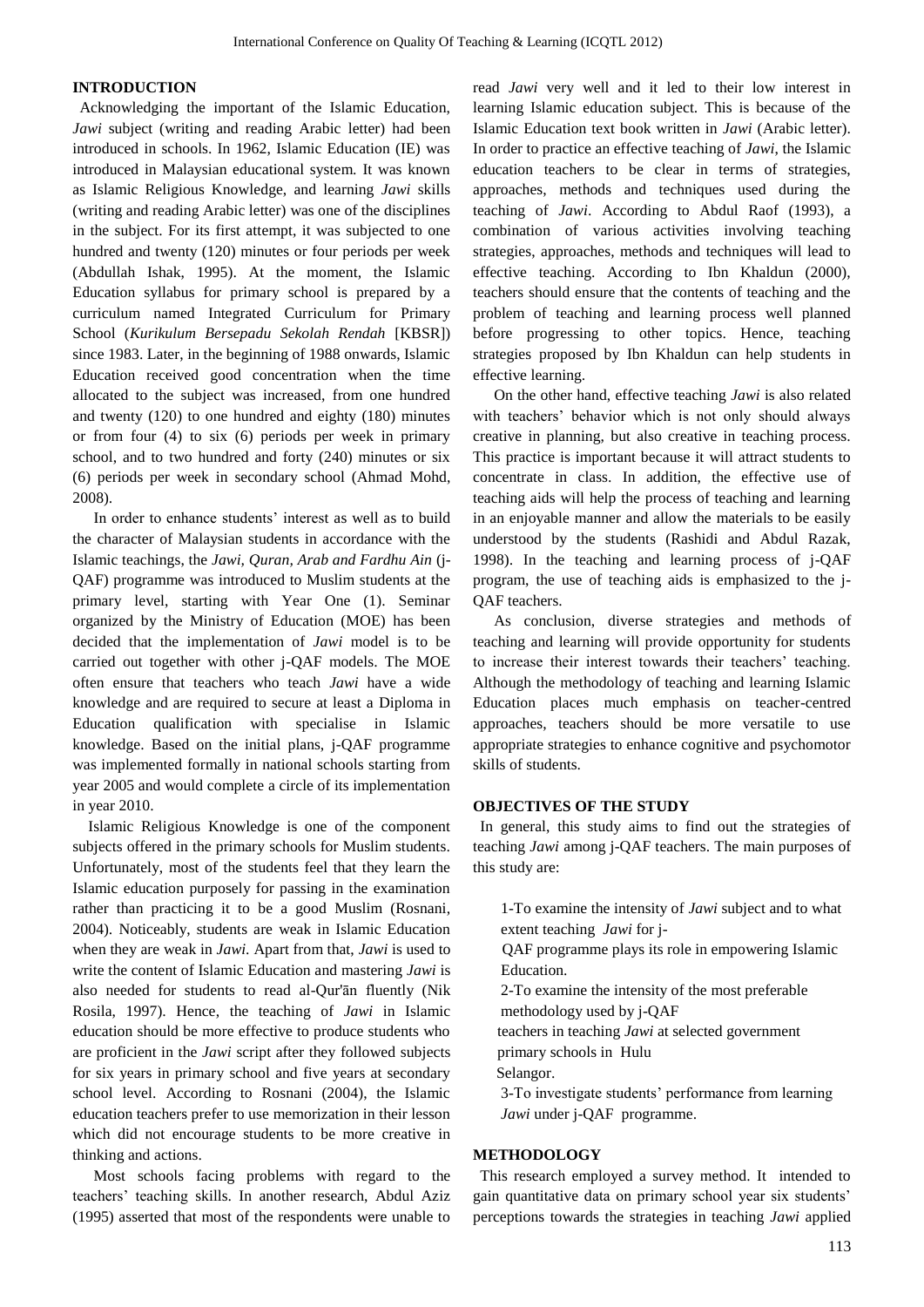by j-QAF teachers in selected government primary schools in Hulu Selangor.

In order to obtain sample of students for this study, the researcher used convenience sampling method. A list of all students, identified by class was obtained from respective teachers of each school. The researcher distributed the questionnaires to all of the students to minimize the number of missing data in the study.

The researcher used questionnaires to analyses the students' perceptions on the strategies of teaching *Jawi* among j-QAF teachers. The validity of the research instrument was carried out by appointing a panel which consisted of two experts from a local university and government primary school for evaluation purpose in terms of the vocabulary, format as well as a clear comprehensive meaning on the content of each constructed item. In order to look at the reliability, a plot study was conducted. The instrument reliability co efficiency value was found to be 0.75.

Upon two hundred and fifty five (255) year six students. who were selected as research sample, all of them had gave their responses to the circulated questionnaires and they were found to return completed questionnaires to be used in the analysis. The obtained data were analyzed by applying statistical method to gain the required information using Statistical Package for the Social Science (SPSS).

#### **RESEARCH FINDINGS**

#### **Students' Demographic Background**

This section presents some background information about the respondents of the present study in terms of gender and schools.

Table 1 Demographic Characteristics According to Gender

|                 | 255 | 100.0 | <b>Total</b> |
|-----------------|-----|-------|--------------|
| Female          | 143 |       | 56.1         |
| Male            | 112 |       | 43.9         |
| Gender          |     |       |              |
| Characteristics |     |       |              |
| Demographic     |     | N     | $\%$         |

|                                       | Table 2 |  |  |
|---------------------------------------|---------|--|--|
| Distribution of the sample by schools |         |  |  |

Table 1 shows the sample of the study which consisted of 255 year six students. The highest numbers of respondents 143 were female (56.1%) while the rest 112 were male students (43.9%). In terms of schools, Table2 reveals the list of the selected schools and the number of students in each school.

| Name of the schools               | Number of the |        |
|-----------------------------------|---------------|--------|
|                                   | students      |        |
|                                   | Male          | Female |
| 1. Sek. Keb. Kuala Kubu Bharu (1) | 26            | 40     |
| 2. Sek. Keb. Kuala Kubu Bharu (2) | 37            | 33     |
| 3. Sek. Keb. Ampang Pecah         | 19            | 31     |
| 4. Sek. Keb. Rasa                 | 30            | ٩q     |

#### **Students' Views on the** *Jawi* **Subject**

With relation to the students' perception of the *Jawi* subject, there were requested to give their opinions on a few aspects related to the implementation of the subject. Further details on the students' agreement level could be seen in Table 3.

| Table 3                                    |  |
|--------------------------------------------|--|
| Students' views on the <i>Jawi</i> Subject |  |
| $N = 255$                                  |  |

| <b>Students' Views</b>    | SA & A | U    | D & SD |  |
|---------------------------|--------|------|--------|--|
|                           | $\%$   | $\%$ | $\%$   |  |
|                           | (n)    | (n)  | (n)    |  |
|                           |        |      |        |  |
| Jawi is an important      | 85.5   | 13.3 | 1.2    |  |
| subject to be learnt at   | (218)  | (34) | (3)    |  |
| school.                   |        |      |        |  |
| Jawi subject is           | 85.0   | 12.2 | 2.8    |  |
| important to facilitate   | (217)  | (31) | (7)    |  |
| me in reading Al-         |        |      |        |  |
| Quran.                    |        |      |        |  |
| Jawi subject is           | 72.9   | 21.2 | 5.9    |  |
| important to facilitate   | (186)  | (54) | (15)   |  |
| me to learn Arabic        |        |      |        |  |
| Languange                 |        |      |        |  |
| Jawi subject is           | 96.5   | 2.7  | 0.8    |  |
| important to facilitate   | (246)  | (7)  | (2)    |  |
| me to learn Islamic       |        |      |        |  |
| Education.                |        |      |        |  |
| Jawi subject is difficult | 8.6    | 12.5 | 78.8   |  |
| to learn.                 | (22)   | (32) | (201)  |  |
|                           |        |      |        |  |

The respondents gave their opinions regarding their views towards the *Jawi* subject. Overall it was found that the students understood (more than 85%) the basic concept of the importance of *Jawi* subject itself. However there were two items found whereby less than 85% students agreed that *Jawi* subject is difficult to learn (201 students, 78.8%) and only 186 students (72.9%) agreed that *Jawi* subject is important to learn Arabic language.

### **Students' Perceptions on the Methods Use in Teaching**  *Jawi*

The students also expressed their opinions on the methodology of teaching *Jawi* at selected government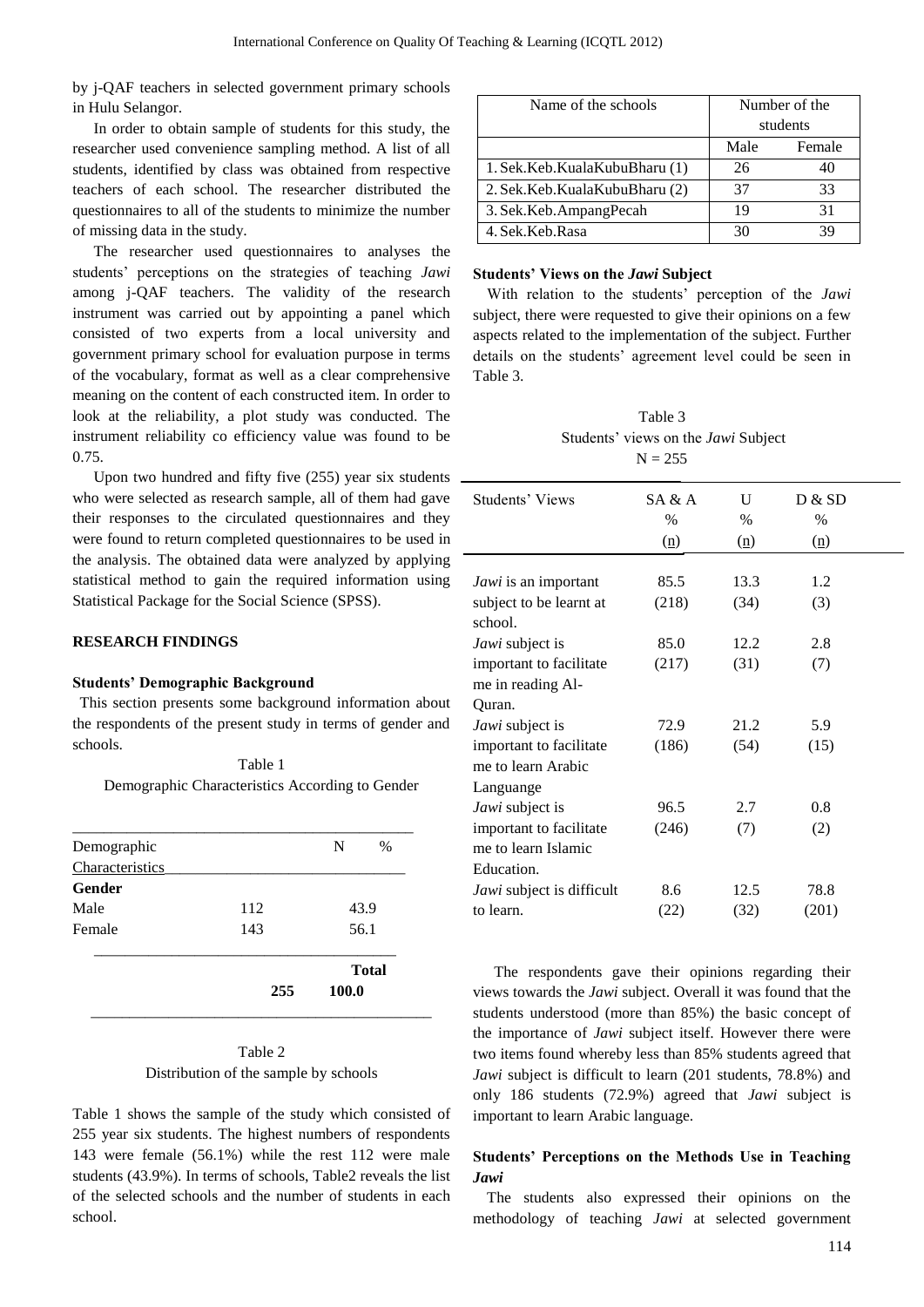primary schools in Hulu Selangor. The researcher divided the items into 3 groups. Refer Table 4, 5 and 6.

#### **Group 1: Students Views on Activities in Teaching** *Jawi*

| Table 4                                        |
|------------------------------------------------|
| Students' Views on Activities in Teaching Jawi |
| $N = 255$                                      |
|                                                |

| <b>Teaching Activities</b>    | SA & A | U    | D & SD |  |
|-------------------------------|--------|------|--------|--|
|                               | $\%$   | $\%$ | $\%$   |  |
|                               | (n)    | (n)  | (n)    |  |
| The use of flash cards        | 69.8   | 24.7 | 5.1    |  |
| facilitates me to             | (178)  | (63) | (13)   |  |
| remember Jawi                 |        |      |        |  |
| alphabets                     |        |      |        |  |
| Drill technique to spell      | 9.4    | 15.7 | 74.9   |  |
| <i>Jawisyllable is boring</i> | (24)   | (40) | (63)   |  |
| I enjoy learning while        | 84.3   | 9.4  | 6.3    |  |
| playing games in Jawi.        | (215)  | (24) | (16)   |  |
| I enjoy learning              | 46.6   | 37.3 | 16.1   |  |
| <i>Jawithrough songs.</i>     | (119)  | (95) | (41)   |  |

There are a few teaching activities suggested in *Jawi* Remedial Class model. With regard to the activities applied by j-QAF teachers, the research findings showed that teaching *Jawi* is best taught through learning with games activities (215 students, 84.3%) and drill technique (63 students, 74.9%). This was followed by the usage of flash cards would able to remember *Jawi* alphabets (178 students, 69.8%) and only (119 students, 46.6%) were enjoy learning through songs.

## **Group 2: Methods Applied by Teachers in Teaching**  *Jawi*

Table 5 Methods Applied by Teachers in Teaching *Jawi*  $N = 255$ 

|                          |        |                              | $19 - 2.33$ |
|--------------------------|--------|------------------------------|-------------|
| <b>Teaching Methods</b>  | SA & A | U                            | D & SD      |
|                          | $\%$   | $\%$                         | $\%$        |
|                          | (n)    | $\overline{(\underline{n})}$ | (n)         |
| Jawi subjects teachers   | 85.1   | 13.3                         | 1.6         |
| used question exercises  | (217)  | (34)                         | (4)         |
| after a lesson is        |        |                              |             |
| completed.               |        |                              |             |
| Jawisubjects teachers    | 89.4   | 9.4                          | 1.2         |
| provide exercise after a | (228)  | (24)                         | (3)         |
| lesson is completed.     |        |                              |             |
| Jawi subjects teachers   | 65.4   | 22.7                         | 11.8        |
| encourage group          | (167)  | (58)                         | (30)        |
| activities               |        |                              |             |
| Jawi subjects teachers   | 58.9   | 24.7                         | 16.1        |

| gives reward to students |          | (150) | (63) | (41) |
|--------------------------|----------|-------|------|------|
| who show improvement     |          |       |      |      |
| <i>Jawisubjects</i>      | teachers | 78.8  | 19.2 | 2.6  |
| used examples which are  |          | (201) | (49) | (5)  |
| closest to the students. |          |       |      |      |

In relation to the students' perception on methods applied by teachers in teaching *Jawi*, the findings showed that most of the students were satisfied with the methods implementation in the j-QAF programme. It was found that teachers provide them with an exercise (217 students, 89.4%), used question and answer (217 students, 85.1%), used examples closest to the students (201 students, 78.8%), encourage group activities (167 students, 65.4%) and the least method relate with giving reward (150 students, 58.9%).

# **Group 3: General perceptions on j-QAF teachers**

Table 6

General Perceptions on j-QAF Teachers  $N = 255$ 

| <b>Teaching Methods</b>                                  | SA & A        | U             | D & SD        |
|----------------------------------------------------------|---------------|---------------|---------------|
|                                                          | $\frac{0}{0}$ | $\frac{0}{0}$ | $\frac{0}{0}$ |
|                                                          | (n)           | (n)           | (n)           |
|                                                          | 46.3          | 34.9          | 18.8          |
| <i>Jawisubjects teachers</i><br>used ICT facilities when |               |               |               |
|                                                          | (118)         | (89)          | (48)          |
| teaching Jawi subject.                                   |               |               |               |
| Jawi subjects teachers                                   | 60.4          | 27.1          | 12.5          |
| used images during                                       | (154)         | (69)          | (32)          |
| lesson                                                   |               |               |               |
| <i>Jawi</i> subjects teachers'                           | 82.3          | 16.5          | 1.2           |
| teaching style attract my                                | (210)         | (42)          | (3)           |
| interest in learning Jawi                                |               |               |               |
| Jawi subjects teachers                                   | 66.6          | 25.5          | 7.9           |
| used a variety of                                        | (170)         | (65)          | (20)          |
| teaching aids in teaching                                |               |               |               |
| the subject in class.                                    |               |               |               |
| Jawi subjects<br>teachers                                | 59.6          | 34.5          | 5.8           |
| consider<br>my<br>ability                                | (152)         | (88)          | (15)          |
| when teaching in class                                   |               |               |               |
| subjects<br>Jawi<br>teachers                             | 75.3          | 22.4          | 2.4           |
| prepared<br>enough                                       | (192)         | (57)          | (6)           |
| materials to be used by                                  |               |               |               |
| all students                                             |               |               |               |
| Teachers'<br>style<br>of                                 | 91.0          | 6.3           | 2.8           |
| teaching Jawi makes it                                   | (232)         | (16)          | (7)           |
| easier for me to learn                                   |               |               |               |
| Jawi                                                     |               |               |               |

In terms of students' perceptions towards j-QAF teachers, there were mixed responses. The findings show that teachers' teaching styles makes students felt easy in learning *Jawi* (232 students, 91%) and interested (210 students, 82.3%). On the other hand, teachers prepared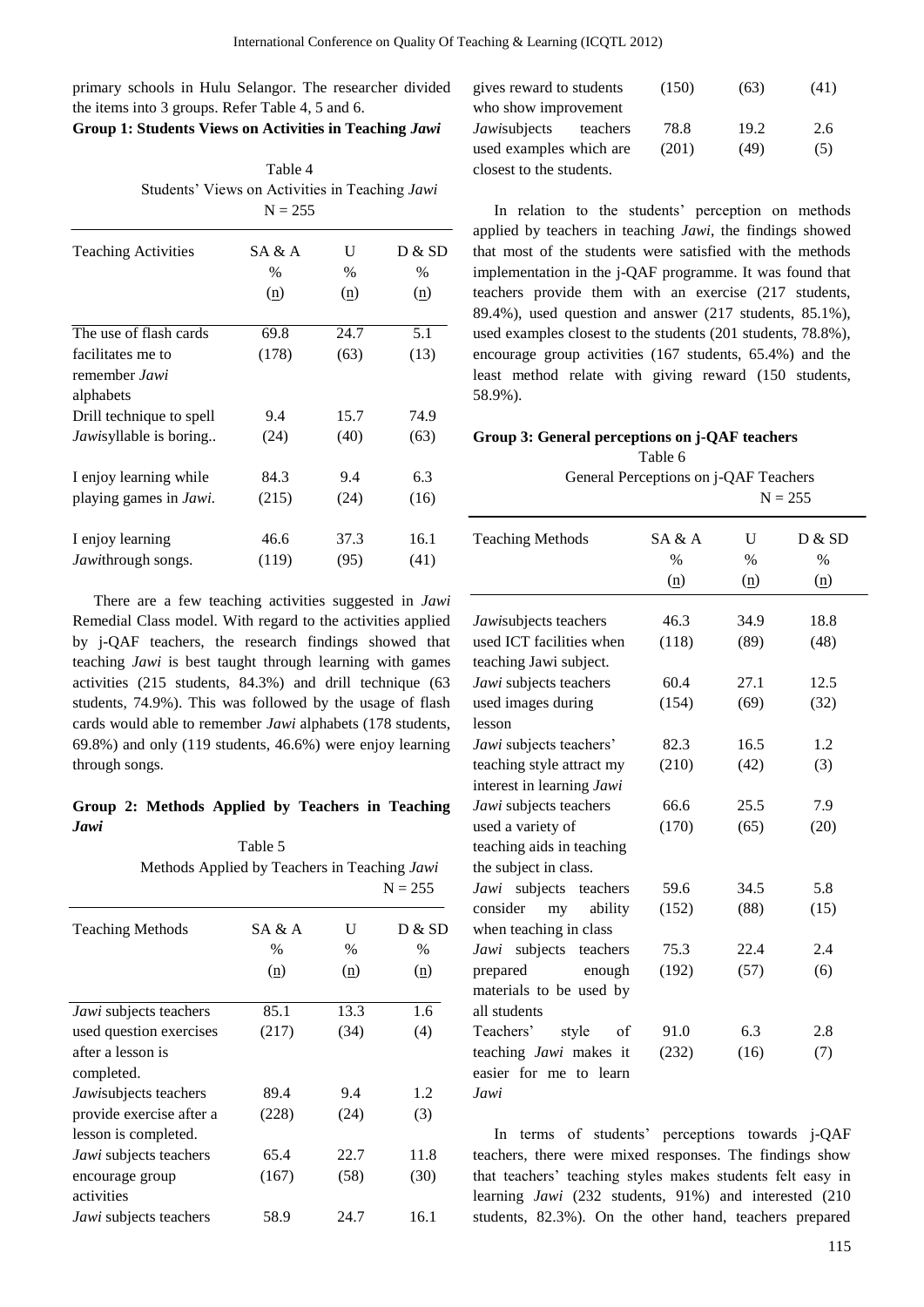enough materials (192 students, 75.3%), used a variety of teaching aids (170 students, 66.6%) and consider students' ability (152 students, 59.6%). However, only (118 students, 46.3%) admitted the teachers used ICT in teaching *Jawi*.

# **Students' Views on the Effect of Learning** *Jawi* Table 7 Students' Views on the Effect of Learning *Jawi*

 $N = 255$ 

| Statements                                 | SA & A                       | U                         | D & SD |
|--------------------------------------------|------------------------------|---------------------------|--------|
|                                            | $\%$                         | $\%$                      | $\%$   |
|                                            | $\left(\underline{n}\right)$ | $\overline{(\mathbf{n})}$ | (n)    |
| Identify Jawi alphabet                     | 96.0                         | 3.5                       | 0.4    |
| well                                       | (245)                        | (9)                       | (1)    |
| Read Jawi syllables                        | 87.8                         | 9.8                       | 2.4    |
| well.                                      | (224)                        | (25)                      | (6)    |
| Write Jawi alphabet well                   | 85.5                         | 12.2                      | 2.4    |
|                                            | (218)                        | (31)                      | (6)    |
| <b>Read Islamic Education</b>              | 73.8                         | 20.8                      | 5.5    |
| textbook without the<br>help of teachers.  | (188)                        | (53)                      | (14)   |
| Able to read materials in                  | 75.7                         | 21.2                      | 3.2    |
| Jawi well                                  | (193)                        | (54)                      | (8)    |
| Differentiate English and                  | 74.5                         | 21.6                      | 3.9    |
| Arabic loan word                           | (190)                        | (55)                      | (10)   |
| Erase low self-esteem on                   | 60.8                         | 31.8                      | 7.4    |
| my ability in Jawi                         | (155)                        | (81)                      | (19)   |
| Confidence to enter <i>Jawi</i>            | 59.6                         | 33.7                      | 6.7    |
| <b>Writing Competition</b>                 | (152)                        | (86)                      | (17)   |
| Knowing<br>the<br>correct                  | 72.9                         | 22.0                      | 5.1    |
| technique<br>in<br>writing<br>calligraphic | (186)                        | (56)                      | (13)   |
| Increase<br>interest<br>in                 | 88.2                         | 10.2                      | 1.6    |
| Islamic<br>Education<br>subject            | (225)                        | (26)                      | (4)    |
| Help me learn Arabic                       | 77.6                         | 18.8                      | 3.6    |
|                                            | (198)                        | (48)                      | (9)    |
| Upgrade my ability<br>in                   | 90.2                         | 6.7                       | 3.2    |
| Reading Al-Quran                           | (230)                        | (17)                      | (8)    |

There are 12 questions were derived to describe students' view on the effectiveness of learning *Jawi*. The research findings showed that students were able to master well the skill to identify *Jawi*alphabet (45 students, 96%), reading Al Quran (230 students, 90.2%), increase interest in Islamic

Education subject (225 students, 88.2%), read *Jawi* alphabets (224 students, 87.8%) and write *Jawi* alphabets correctly (218 students, 85.5%). On the other hand, more than half of respondents had given them extra benefits such as help in learn Arabic (198 students, 77.6%), read materials in *Jawi*correctly (193 students, 75.7%), differentiate English and Arabic loan word (190 students, 74.5%), read Islamic Education textbook (188 students, 73.8%) and know calligraphic technique (186 students, 72.9%). However, the students achieved average or less good level to erase low self-esteem (155 students, 60.8%) and confidence to enter *Jawi* competition (152 students, 59.6%).

#### **DISCUSSION AND SUGGESTIONS**

Based on the research findings, it can generally be noted that the implementation of *Jawi* Remedial Class model is effective. This can be seen through the students' perceptions towards *Jawi* subject. Ithad increased their interest in learning Islamic Education. In fact most of them also aware of the importance of *Jawi* teaching which are related to other components of Islamic Education such as to recite Al-Quran and learn Arabic Language. In terms of teaching activities and methods suggested in *Jawi* Remedial class, most of the students feel that teaching strategies applied by j-QAF teachers are effective. The most preferable methods among the students were learning with games activities, drill technique, flash cards and learning through songs. According to Musa Musa Daia (1992), students will gain the most effective learning if they learn something suitable with their interest, purpose and benefits.

Even though the teaching strategies with well planned activities recommended in the j-QAF syllabus is seen as effective, however attention needs to be given towards teaching aids. Not many Islamic education teachers seemed interested to use new instructional technology to enrich and improve students' understanding (46.3%). Besides that, the research findings showed teachers' behavior also have given good impact to support students in learning *Jawi* such as consider students' different ability (59.6%), gives reward to students (58.9%) and increase students' confidence in *Jawi* competition (59.6%).

A few suggestions are given based on this discussion. **First**, *Jawi* Remedial class programme needs to be continued beside continuous monitoring and improvement need to be taken to ensure that students really have interest towards the Islamic Education which would then lead to provide a positive impact. **Second**, serious attention need to be taken among j-QAF teachers should be provided with intensive *Jawi* courses to help students gain proficiency in learning *Jawi*. This will help to improve teaching skills as well as to achieve expected objectives. **Finally**, it is necessary and fun if the Ministry of Education could provide instructional aids, tools and games for learning especially for students *Jawi* Remedial class. Perhaps j-QAF teachers need to gain support from all parties in order to ensure its